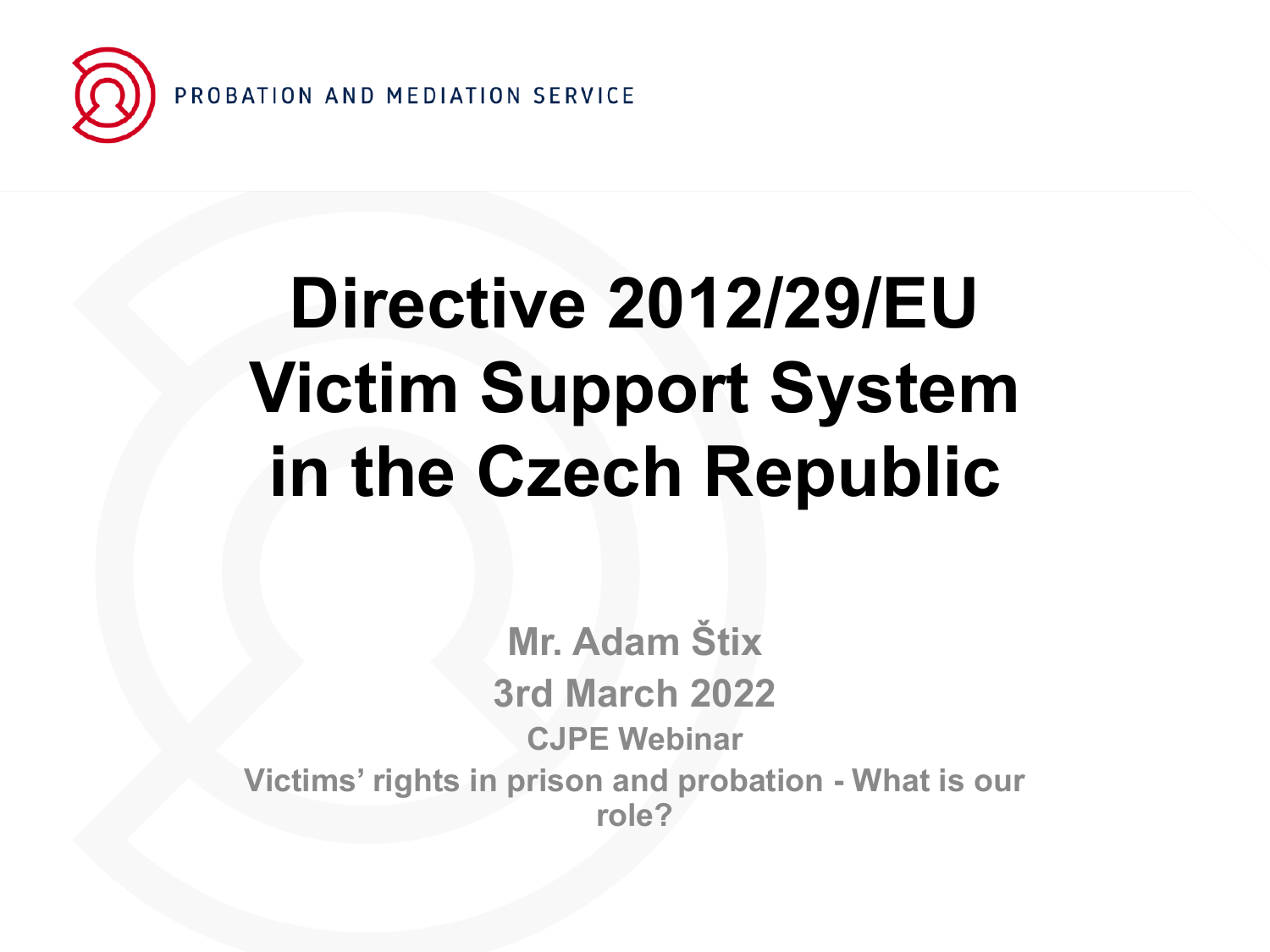

## **Victim Support - Development**

- Czech criminal justice  $-$  retributive, focus on the offender, relatively no interest in victims;
- Victim as a witness (source of evidence);
- Victim support limited NGOs, e.g. White Circle of Safety;
- Improving situation amendment of criminal legislation (e.g. Victim as harmed party, damage compensation);

### **Directive 2012/29/EU**

Standards of victim support Strengthen position of the victim Ensure sensitive treatment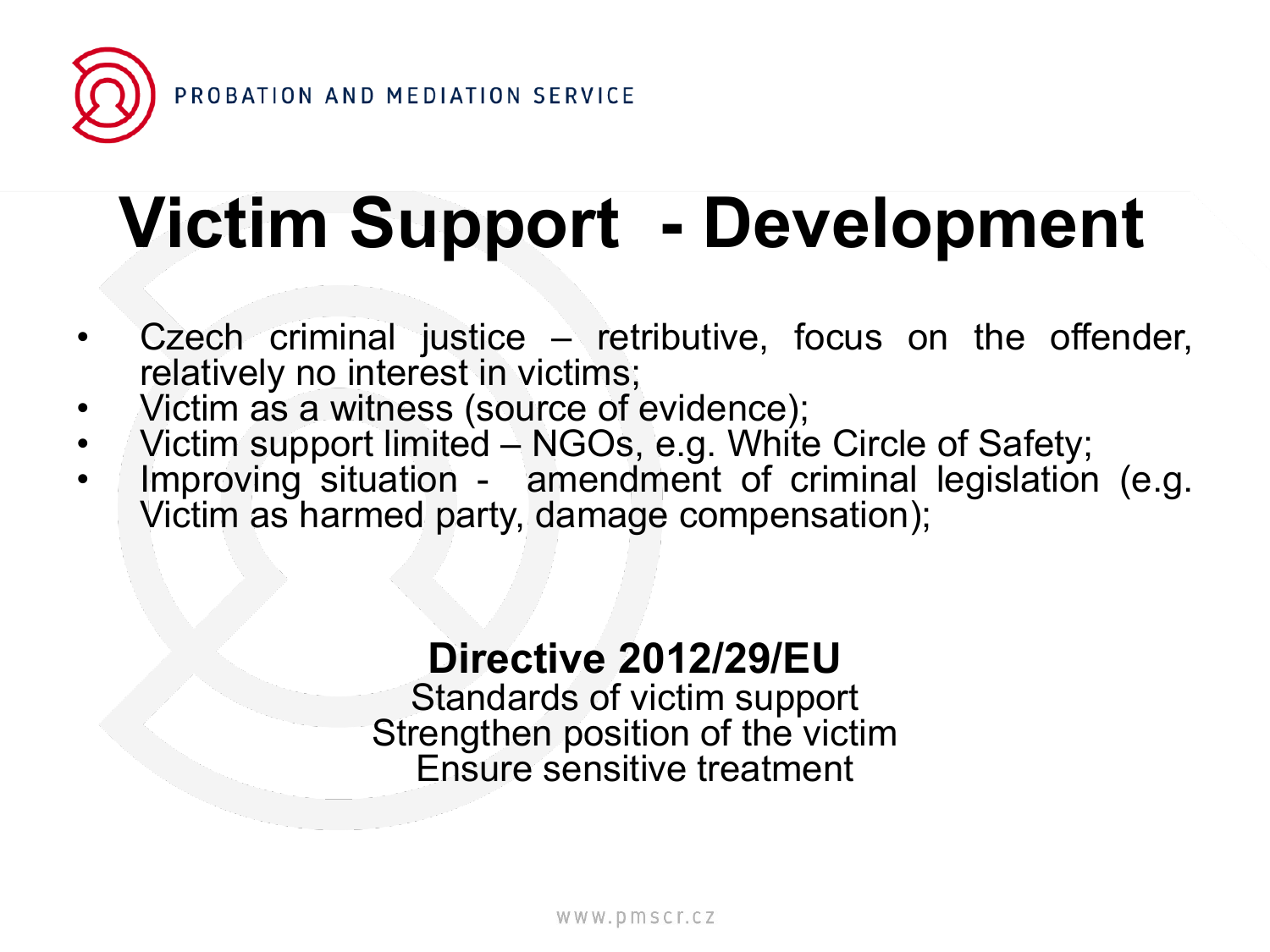

## **Act No. 45/2013 Coll., on Victims of Crime**

- Effective **August 1st, 2013** (amendments 2015, 2017, 2021, 2022)
- Minimum standard of victims' rights
- **Definition of a Victim** a person who has been, or should have been injured, or has suffered property or non-property damage or at whose expense the perpetrator has enriched him/herself as a result of a criminal offence
- **Secondary victims** direct relatives to the victim who has died as a result of a criminal offence **- status of victim**
- **Especially vulnerable victims –** special rights
- **Prohibition of discrimination**
- **Polite and sensitive treatment**
- **Individual approach** to victims (gender, age, etc.)
- **Understandable information** by institutions provided to victims
- **Cooperation** among institutions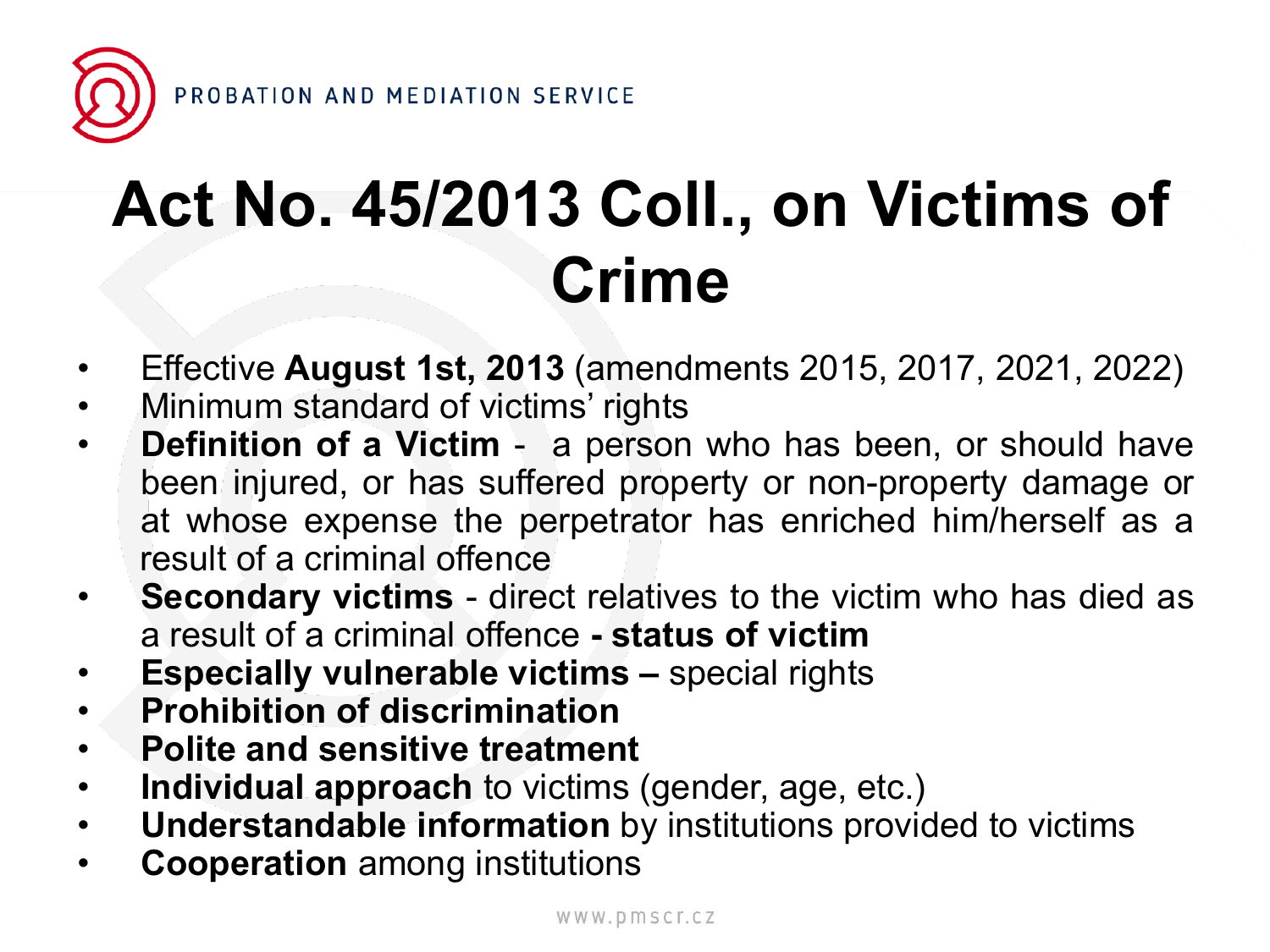

## **Act No. 45/2013 Coll., on Victims of Crime**

### **Subject matter**

- **Victims' rights** (not rights of the harmed party Code of Criminal Procedure)
- **Financial aid for victims** (from the state)
- Relationship between the state and organizations providing assistence to victims -> specified in the **Register of Providers of Victim Support**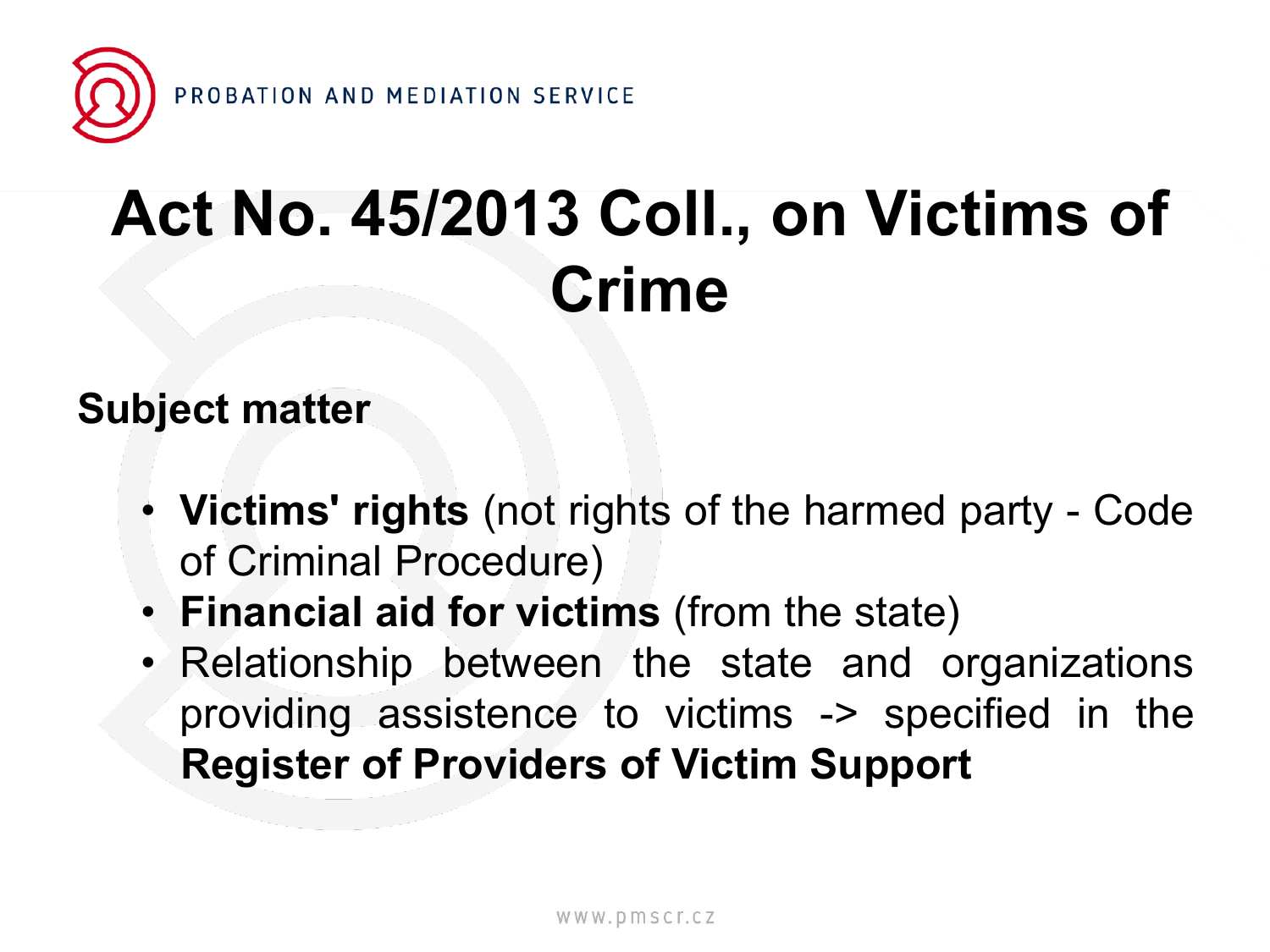

## **Register of Victim Support Providers**

### **Accreditation by the Ministry of Justice:**

- **Providers of social services** (psychological / social counseling)
- **Accredited providers of legal information or restorative programmes**
- **Lawyers** (legal assistance)
- **Centres of the Probation and Mediation Service** In Prachatice region: 1/2/17(1)/1

<https://otc.justice.cz/verejne/seznam.jsf>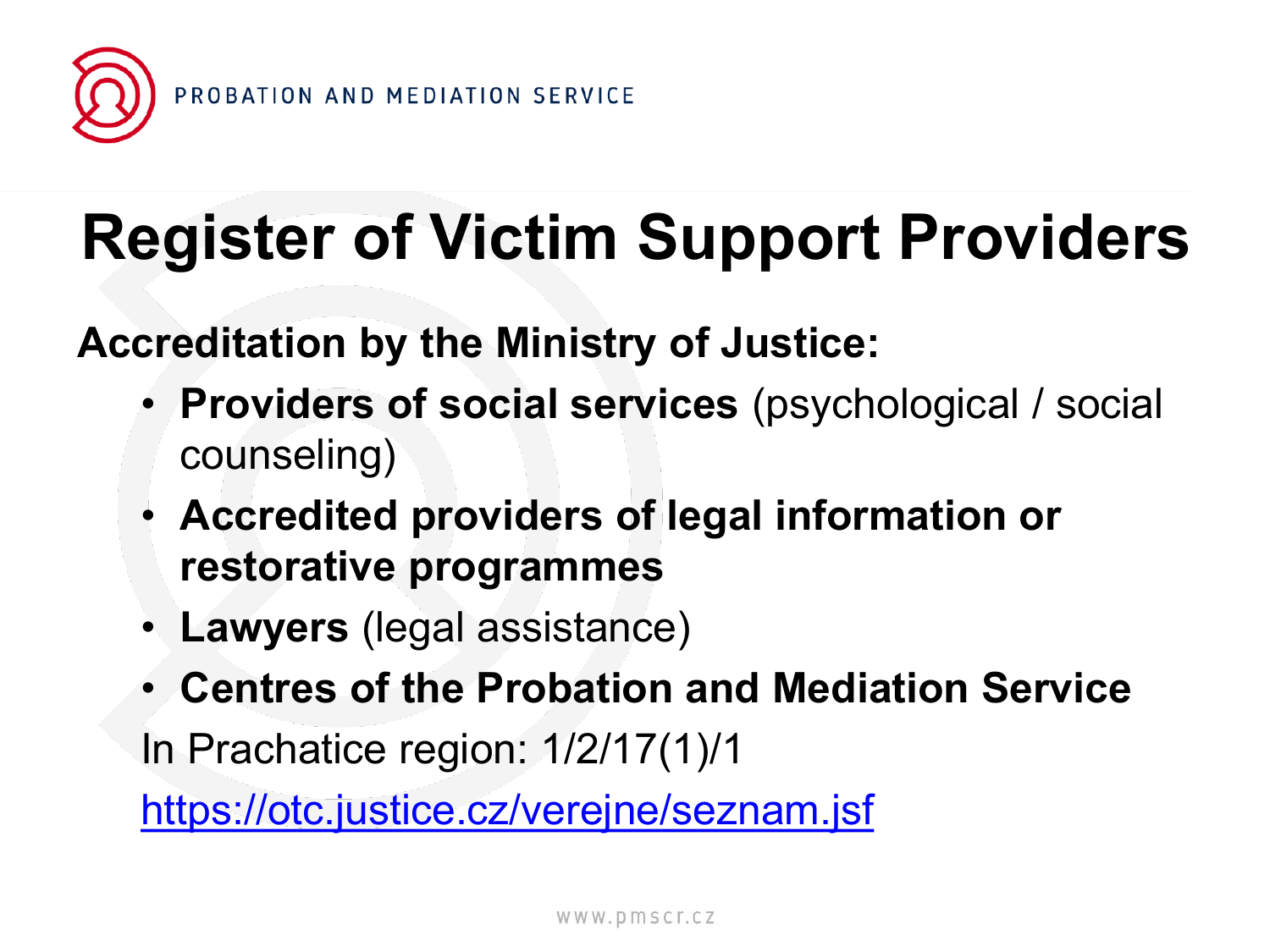

## **Victim Support - Current Situation**

- Improving situation (due to EU Directive/Act on Victims)
- Mostly NGOs (Act No. 108/2006 Coll., on Social Services)
	- Special focus



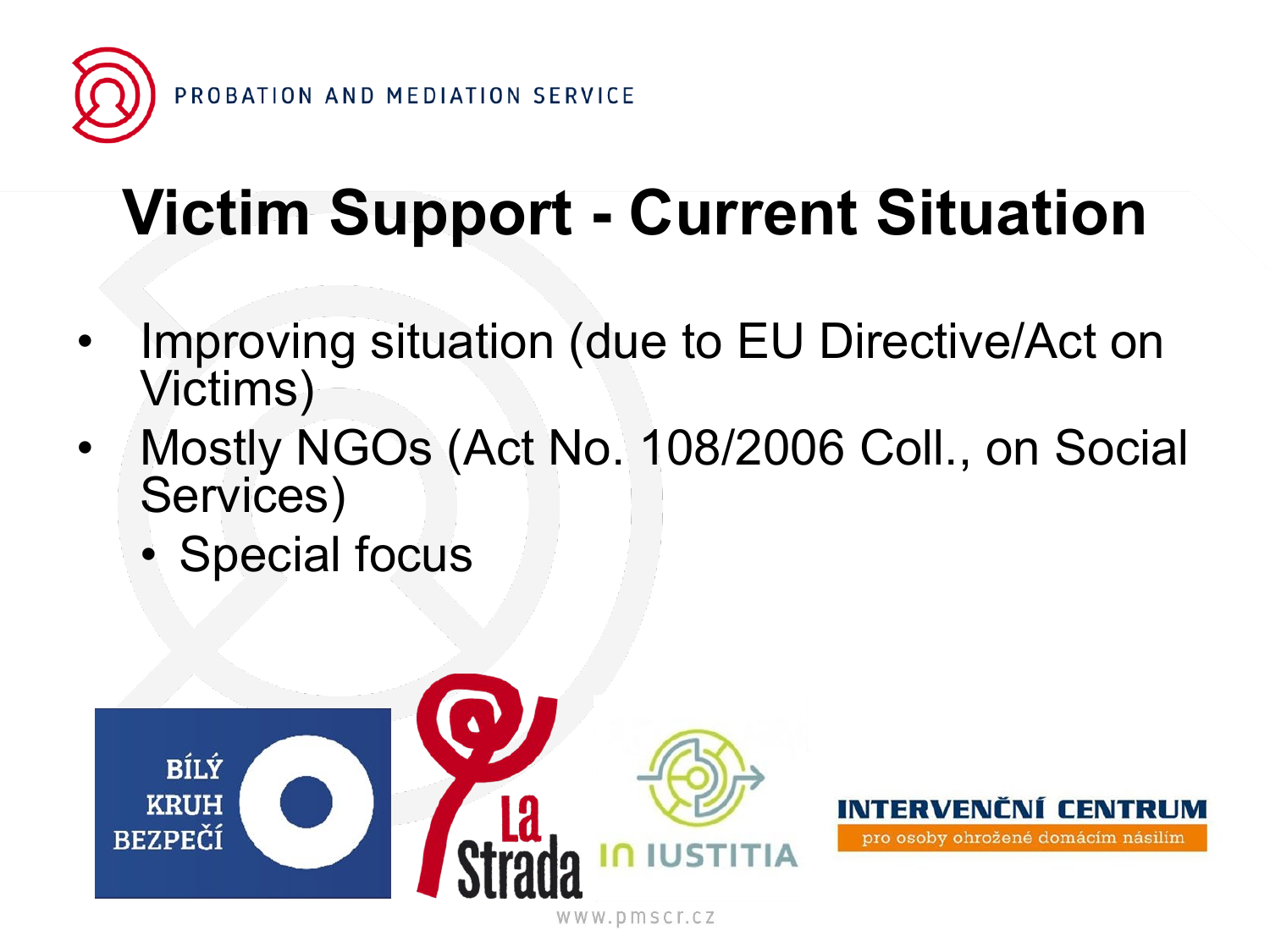

## **Victim Support - Current Situation**

- NONSTOP HELPLINE 116 006 (White Circle of Safety)
- Free of charge
- Availability of services (capacity, regional level)
- Lack of awareness about victim support
- Level of cooperation with law enforcement authorities
- Role of lawyers limited free legal assistance
- Problems with awarding compensation (failure to meet deadlines)
- Right to information x too much information?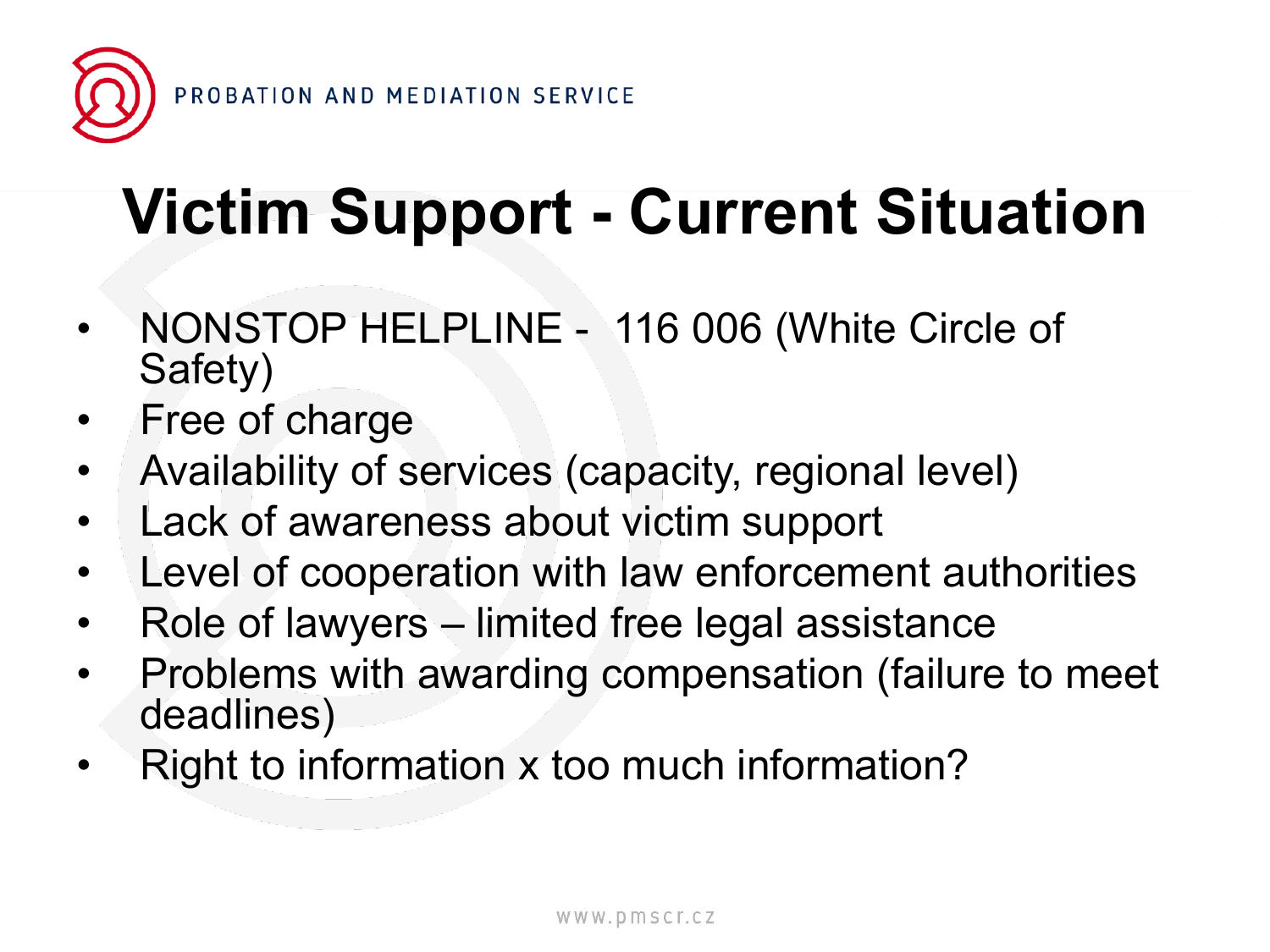### Poučení poškozeného - oběti trestného činu v trestním řízení

### Poučení poškozeného podle\_zákona č. 59/2017 Sb., o použití peněžních prostředků z maietkových trestních sankcí:

Podle § 8 odst. 1 zákona č. 59/2017 Sb., o použití peněžních prostředků z majetkových trestních sankcí uložených v trestním řízení, může poškozený

- který v trestním řízení, ve kterém byla pravomocně uložena majetková trestní sankce nebo ve kterém si soud rozhodnutí o uložení majetkové trestní sankce vyhradil do veřejného zasedání podle 6 230 odst. 2 nebo 3 trestního řádu, uplatnil majetkový nárok a tento nárok mu byl přiznán rozhodnutím soudu vydaným v trestním řízení, které nabylo právní moci a je vykonatelné, nebo uplatnil majetkový nárok a byl s tímto nárokem, byť jen zčásti, pravomocným rozhodnutím soudu vydaným v trestním řízení odkázán na řízení ve věcech občanskoprávních, nebo

- o jehož majetkovém nároku pravomocně rozhodl soud v řízení ve věcech občanskoprávních, pokud v trestním řízení o trestném činu, v důsledku jehož spáchání mu tento nárok vznikl, byla uložena majetková trestní sankce nebo si soud rozhodnutí o uložení majetkové trestní sankce vyhradil do veřejného zasedání podle § 230 odst. 2 nebo 3 trestního řádu, nebo

- vůči němuž má pachatel pravomocným a vykonatelným rozhodnutím soudu v řízení ve věcech občanskoprávních stanovenou výši vyživovací povinnosti, pokud v řízení o trestném činu zanedbání povinné výživy byla pravomocně uložena majetková trestní sankce.

podat Ministerstvu spravedlnosti České republiky žádost o uspokojení majetkového nároku. Žádost musí být podána do 60 dnů od nabytí právní moci trestního příkazu nebo odsuzujícího rozsudku vydaného soudem v trestním řízení o trestném činu, v <u>důsledku</u> jehož spáchání vznikl oprávněné osobě majetkový nárok, nebo do 60 dnů od nabytí právní moci rozhodnutí vydaného soudem v řízení ve věcech občanskoprávních, kterým byl oprávněné osobě přiznán její majetkový nárok. Po uplynutí této lhůty právo na uspokojení majetkového nároku ze zyláštního účtu zaniká l

### Poučení poškozeného podle zákona č. 141/1961 Sb., trestní řád:

Podle § 43 odst. 1 trestního řádu ten, komu bylo trestným činem ublíženo na zdraví, způsobena majetková nebo nemajetková újma, nebo na jehož úkor se pachatel trestným činem obohatil (poškozený), má právo činit návrhy na doplnění dokazování, nahlížet do spisů, činit si výpisky a poznámky a na svoje náklady pořizovat kopie spisů a jejich částí (§ 65 trestního řádu), zúčastnit se sjednávání dohody o vině a trestu, zúčastnit se hlavního ličení a veřejného zasedání konaného o odvolání nebo o schválení dohody o vině a trestu a před skončením řízení se k věcí vyjádřit. Jde-li o trestný čin zanedbání povinné výživy (§ 196 trestního zákoníku), rozumí se pro účely tohoto zákona majetkovou škodou, jež byla poškozenému způsobena trestným činem, i dlužné výživné.

Podle § 43 odst. 2 trestního řádu se za poškozeného nepovažuje ten, kdo se sice cítí být trestným činem morálně nebo jinak poškozen, avšak vzniklá újma není způsobena zaviněním pachatele nebo její vznik není v přičinné souvislosti s trestným činem.

Podle § 43 odst. 3 trestního řádu jste jako poškozený oprávněn také navrhnout, aby soud v odsuzujícím rozsudku uložil obžalovanému povinnost nahradit v penězích škodu nebo nemajetkovou újmu, jež byla poškozenému trestným činem způsobena, nebo vydat bezdůvodné obohacení, které obžalovaný na jeho úkor trestným činem získal. Návrh je třeba učinit nejpozději u hlavního líčení před zahájením dokazování (§ 206 odst. 2); je-lí sjednána dohoda o vině a trestu, je třeba návrh učinit nejpozději při prvním jednání o takové dohodě (§ 175a odst. 2). Z návrhu musí být patmo, z jakých důvodů a v jaké výši se nárok na náhradu škody nebo nemajetkové újmy uplatňuje nebo z iakých důvodů a v iakém rozsahu se uplatňuje nárok na vydání bezdůvodného obohacení. Důvod a výši škody, nemajetkové újmy nebo bezdůvodného obohacení jste povinen doložit. Podle § 44 odst. 3 trestního řádu návrh nelze podat, bylo-li o nároku již rozhodnuto v občanskoprávním nebo jiném přislušném řízení.

Podle § 43 odst. 4 trestního řádu iste-li obětí trestného činu podle zákona o obětech (§ 22 zákona o obětech trestných činů), máte právo v kterémkoliv stádiu trestního řízení učinit prohlášení o tom, jaký dopad měl spáchaný trestný čin na Váš dosavadní život. Prohlášení lze učinit i písemně.

Podle § 43 odst. 5 trestního řádu se můžete výslovným prohlášením sděleným orgánu činnému v trestním řízení vzdát procesních práv. které Vám tento zákon jako poškozenému přiznává.

Podle § 44 odst. 1 trestního řádu oprávnění poškozeného nemůže vykonávat ten, kdo je v trestním řízení stíhán jako spoluobviněný.

Podle § 44 odst. 2 trestního řádu je-li počet poškozených mimořádně vysoký a jednotlivým výkonem jejich práv by mohl být ohrožen rychlý průběh trestního stíhání, rozhodne předseda senátu a v připravném řízení na návrh státního zástupce soudce, že poškození mohou svá práva v trestním řízení uplatňovat pouze prostřednictvím společného zmocněnce, kterého si zvolí. Jestliže by celkový počet zvolených zmocněnců vzrostl na více než šest a poškození se mezi sebou o výběru nedohodnou, provede výběr s přihlédnutím k zájmům poškozených soud. Společný zmocněnec vykonává práva poškozených, které zastupuje, včetně uplatnění nároku na náhradu škody v trestním řízení.

Podle § 45 odst. 1 trestního řádu není-li poškozený osobou plně svéprávnou nebo je-li omezen na svéprávnosti, vykonává jeho práva podle tohoto zákona jeho zákonný zástupce nebo opatrovník. V případě, že je nebezpečí z

prodlení a zákonný zástupce nebo opatrovník nemůže vykonávat svá práva uvedená ve větě první nebo nebyl-li opatrovník ustanoven, ačkoli jsou dány důvody pro jeho ustanovení, je třeba opatrovníka neprodleně ustanovit.

Podle § 45 odst. 2 trestního řádu opatrovníka ustanovuje předseda senátu a v připravném řízení státní zástupce. Jinou osobu než advokáta lze ustanovit opatrovníkem jen s jejím souhlasem.

Podle § 45 odst. 3 trestního řádu jde-li o uplatnění nároku na náhradu škody nebo na vydání bezdůvodného obohacení (§ 43 odst. 3 trestního řádu), přecházejí práva, která tento zákon přiznává poškozenému, i na jeho právního nástupce.

Podle 6 45a trestního řádu se poškozenému veškeré písemnosti doručují na adresu. kterou uvede. Má-li zmocněnce, doručuje se pouze jemu, to neplatí, pokud se poškozenému zasílá výzva, aby osobně něco vykonal.

Podle 6 46 trestního řádu může poškozený žádat o uspokojení nároku na náhradu škody nebo nemajetkové újmy způsobené trestným činem nebo na vydání bezdůvodného obohacení získaného trestným činem podle zákona o použití peněžních prostředků z majetkových trestních sankcí. Je-li vedeno řízení pro trestný čin, u něhož lze sjednat dohodu o vině a trestu, může dojít k sjednání dohody o vině a trestu a v takovémto připadě může poškozený uolatnit nárok na náhradu škody nebo nemajetkové újmy v penězích nebo na vydání bezdůvodného obohacení nejpozději při prvním jednání o takové dohodě

Podle § 47 odst. 1 trestního řádu, byla-li poškozenému způsobena trestným činem škoda nebo nemajetková újma, nebo získal-li obviněný takovým trestným činem na jeho úkor bezdůvodné obohacení. Ize nárok až do pravděpodobné výše škody nebo nemajetkové újmy nebo až do pravděpodobného rozsahu bezdůvodného obohacení zajistit na majetku obviněného. Zajišťovat nelze nárok, který nelze v trestním řízení uplatnit. K zajištění nelze užít majetek, který je podle zvláštního právního předpisu vyloučen z výkonu rozhodnutí o zajištění.

Podle § 47 odst. 2 trestního řádu, o zajištění podle odst. 1 rozhoduje soud na návrh státního zástupce nebo poškozeného. v připravném řízení státní zástupce na návrh poškozeného. V připravném řízení může státní zástupce nárok zajistit i bez návrhu poškozeného, vyžaduje-li to ochrana jeho zájmů, zejména hrozí-li nebezpečí z prodlení.

Podle § 47 odst. 3 trestního řádu, pokud je poškozenému známo, že obviněný je vlastníkem nemovité věci nebo má některou movitou věc umístěnou mimo jeho trvalého nebo jiného pobytu, uvede podle možnosti již v návrhu na zajištění svého nároku na náhradu škody nebo nemajetkové újmy nebo na vydání bezdůvodného obohacení, kde taková věc je.

Podle 6 50 odst. 1 trestního řádu se může poškozený dát zastupovat zmocněncem, kterým může být i právnická osoba. Zmocněnec poškozeného může být současně důvěmíkem podle zákona o obětech trestných činů.

Podle 6 50 odst. 2 trestního řádu je-li zmocněnec poškozeného fyzická osoba, nesmí jím být osoba, která není plně svéprávná nebo její svéprávnost je omezena; při hlavním líčení a veřejném zasedání nemůže být zmocněncem ten, kdo je k němu předvolán jako svědek, znalec nebo tlumočník.

Podle § 51 odst. 1 trestního řádu je zmocněnec poškozeného oprávněn činit za poškozeného návrhy a podávat za něj žádosti a opravné prostředky, je též oprávněn zúčastnit se všech úkonů, kterých se může zúčastnit poškozený

Podle § 51 odst. 2 trestního řádu je zmocněnec poškozeného oprávněn být již od zahájení trestního stíhání při vyšetřovacích úkonech, jimiž se mají objasnit skutečnosti důležité pro uplatnění práv osob, které zastupuje, a jejichž výsledek může být použit jako důkaz v řízení před soudem, ledaže by přitomnosti zmooněnce mohl být zmařen účel trestního řízení nebo nelze provedení úkonu odložit a vyrozumění o něm zajistit. Může obviněnému i jiným vyslýchaným osobám klást otázky, avšak teprve tehdy, až policejní orgán výslech skončí a udělí mu k tomu slovo. Námitky proti způsobu provádění úkonu může vznášet kdykoliv v jeho průběhu.

Podle § 51a odst. 1 trestního řádu osvědčí-li poškozený.

a) kterému byla úmyslným trestným činem způsobena těžká újma na zdraví,

b) který je pozůstalým po oběti. které byla trestným činem způsobena smrt.

že nemá dostatek prostředků na uhrazení nákladů vzniklých přibráním zmocněnce, rozhodne na jeho návrh předseda senátu soudu, který koná řízení v prvním stupni, a v přípravném řízení soudce, že má nárok na právní pomoc poskytovanou zmocněncem bezplatně nebo za sníženou odměnu.

Podle § 51a odst. 2 trestního řádu mají poškozený mladší než osmnáct let a zvlášť zranitelná oběť podle zákona o obětech trestných činů, vždy nárok na bezplatné zastupování zmocněncem, nejde-li o trestný čin zanedbání povinné výživy (§ 196 trestního zákoníku).

Podle § 51a odst. 3 trestního řádu návrh na rozhodnutí podle odst. 1 podává poškozený v připravném řízení prostřednictvím státního zástupce a v řízení před soudem příslušnému soudu, který věc projednává.

Podle § 51a odst. 4 trestního řádu pokud si poškozený sám zmocněnce nezvolí, za podmínek uvedených v odst. 1 a 2, je mu předsedou senátu nebo soudcem ustanoven advokát.

Poškozený, který má nárok na ustanovení zmocněnce, může podle § 151a odst. 1 trestního řádu žádat, aby předseda senátu a v přípravném řízení státní zástupce rozhodl o tom, že stát ponese náklady na znalecký posudek, který poškozený vyžádá. Žádosti nelze vyhovět, jestliže takový důkaz není pro objasnění věci zřejmě potřebný nebo stejný úkon k prokázání téže skutečnosti již vyžádal orgán činný v trestním řízení.

Podle § 55 odst. 1 písm. c) trestního řádu jsou na žádost poškozeného, oběti (§ 16 zákona o obětech trestných činů), jeho zákonného zástupce, opatrovníka, zmocněnce a dalších osob vvimenovaných zákonem vedeny údaje o bydlišti a doručovací adrese, o místě výkonu zaměstnání či povolání nebo podnikání a o osobních, rodinných a majetkových poměrech tak, aby se s nimi mohli seznamovat pouze orgány činné v trestním řízení, policisté a

### WWW.pmscr.cz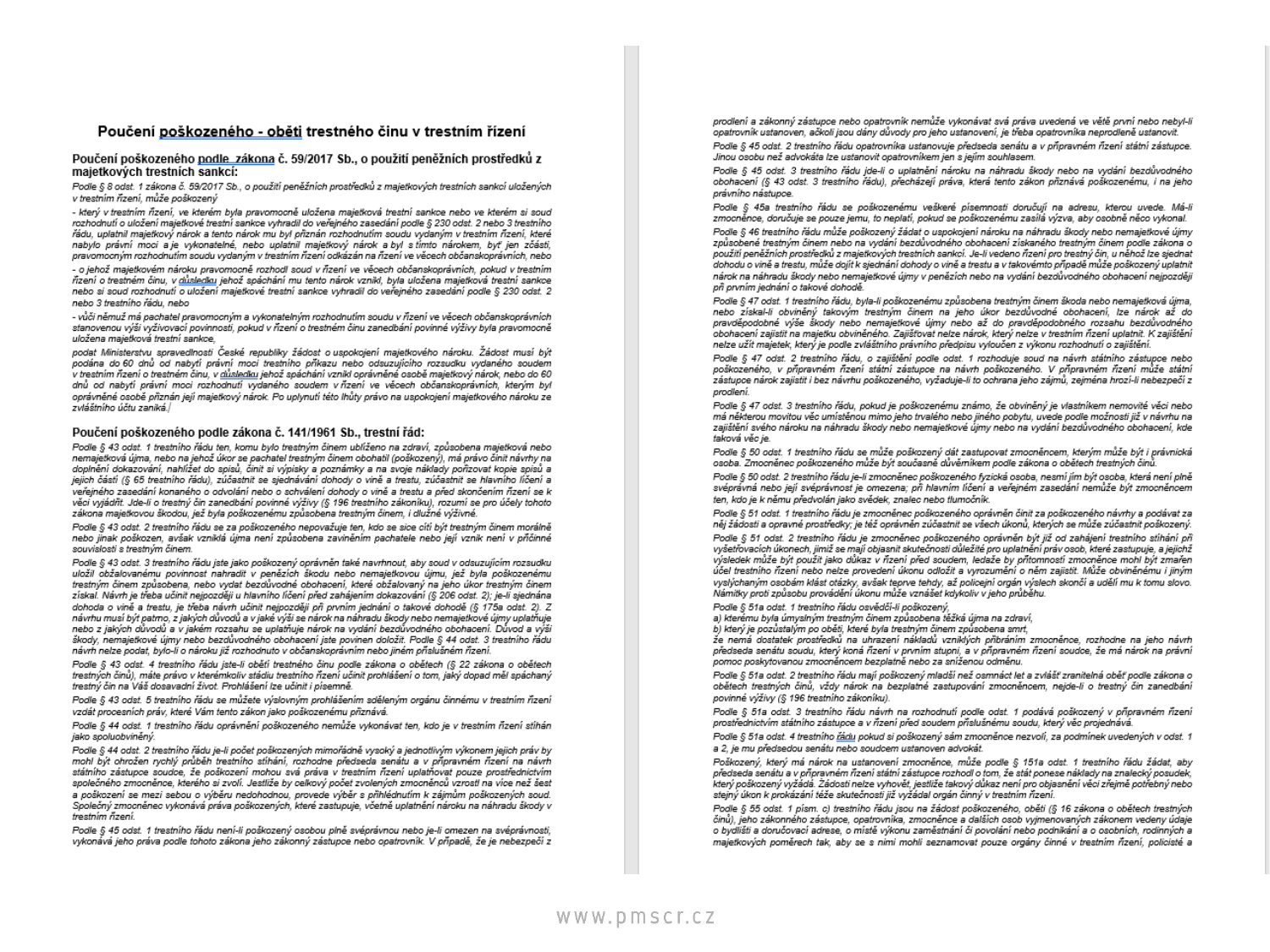Probační a mediační služba, není-li to nezbytné pro dosažení účelu trestního řízení nebo pro řádné uplatnění práva na obhajobu osoby, proti níž se trestní řízení vede.

Podle § 65 odst. 1 trestního řádu má poškozený a zmocněnec právo nahlížet do spisů, s výjimkou protokolu o hlasování, údajů osob podle 6 55 odst. 1 písmene c) a osobních údajů svědka podle 6 55 odst. 2 trestního řádu, činit si z nich výpisky a poznámky a pořizovat si na své náklady kopie spisů a jejich částí. Totéž právo má zákonný zástupce a opatrovník poškozeného, který není plně svéprávný nebo je-li jeho svéprávnost omezena.

Podle § 65 odst. 2 trestního řádu může v přípravném řízení státní zástupce nebo policejní orgán právo nahlédnout do spisů a spolu s tím ostatní práva uvedená v § 65 odstavci 1 trestního řádu ze závažných důvodů odepřit. Závažnost důvodů, ze kterých tato práva odepřel policejní orgán, je na žádost osoby, jíž se odepření týká, státní zástupce povinen urychlené přezkoumat.

Podle § 154 odst. 1 trestního řádu byl-li poškozenému alespoň částečně přiznán nárok na náhradu škody nebo nemajetkové újmy v penězích nebo na vydání bezdůvodného obohacení, je odsouzený, jemuž byla povinnost k náhradě škody nebo nemajetkové újmy v penězích nebo k vydání bezdůvodného obohacení uložena, povinen nahradit poškozenému též náklady potřebné k účelnému uplatnění tohoto nároku v trestním řízení, včetně nákladů vzniklých přibráním zmocněnce.

Podle § 154 odst. 2 trestního řádu v případě, že poškozenému nebyl přiznán nárok na náhradu škody nebo nemajetkové újmy v penězích nebo na vydání bezdůvodného obohacení ani zčásti, uloží soud na návrh poškozeného odsouzenému uhradit náklady související s účastí poškozeného v trestním řízení.

Podle § 157a odst. 1 trestního řádu má poškozený právo kdykoliv v průběhu připravného řízení žádat státního zástupce, aby byly odstraněny průtahy v řízení nebo závady v postupu policejního orgánu. Tato žádost není vázána lhůtou. O výsledku přezkoumání musí být žadatel vyrozuměn.

Podle § 160 odst. 2 trestního řádu může poškozený, jehož pobyt nebo sídlo jsou známé, požádat o opis usnesení o zahájení trestního stíhání.

Podle § 166 odst. 1 trestního řádu podá-li poškozený návrh podle § 43 odst. 3 trestního řádu, je mu umožněno po skončení vyšetřování prostudovat spisy a učinit návrhy na doplnění vyšetřování.

### Poučení oběti trestného činu podle zákona č. 45/2013 Sb., o obětech trestných činů (ZOTČ):

Podle 6 3 odst. 1 ZOTČ každou osobu, která se cítí být obětí spáchaného trestného činu, je třeba považovat za oběť, nevyjde-li najevo opak.

Podle § 3 odst. 4 ZOTČ jsou Policie ČR, orgány činné v trestním řízení a subjekty zapsané v registru poskytovatelů povinny srozumitelným způsobem informovat oběť o jejích právech a umožnit jí jejich plné uplatnění. Na žádost obětí jsou tak povinny učinit i opakovaně.

Podle § 7 ZOTČ má oběť právo na přístup k informacím v zákonem stanoveném rozsahu ve věci, v níž se stala obětí trestného činu.

Podle § 11 odst. 1 ZOTČ na žádost oběti jí poskytne příslušný orgán činný v trestním řízení:

a) informaci, že trestní řízení nebylo zahájeno, b) informaci o stavu trestního řízení, s výjimkou připadů, kdy by tato informace mohla ohrozit dosažení účelu trestního řízení.

c) informaci o skutku, ze kterého je osoba, proti níž se řízení vede, obviněna, včetně jeho právní kvalifikace, d) informaci o době a místě konání veřejného projednání věci v řízení před soudem.

e) pravomocné rozhodnutí, kterým se trestní řízení končí.

Podle § 11 odst. 3 ZOTČ může oběť podat žádost o poskytnutí informací souvisejících s pobytem obviněného nebo odsouzeného na svobodě. Tato žádost se podává v připravném řízení policejnímu orgánu nebo státnímu zástupci a v řízení před soudem soudu.

Podle § 17 odst. 1 ZOTČ oběť a osoba jí blízká mají právo požádat v kterémkoliv stadiu trestního řízení, popřipadě i před jeho zahájením, aby byla při úkonech, kterých se účastní, učiněna potřebná opatření k zabránění jejich kontaktu s osobou, kterou oběť označila za pachatele, která je podezřelá ze spáchání trestného činu, nebo proti níž se vede trestní řízení.

Podle § 17 odst. 2 ZOTČ žádosti podle odst. 1 jsou příslušné orgány povinny vyhovět, pokud se jedná o zvlášť zranitelnou oběť a nevylučuje to povaha prováděného úkonu.

Podle § 18 odst. 1 ZOTČ musí být otázky směřující do intimní oblasti kladeny pouze tehdy, je-li to nezbytné pro objasnění skutečností důležitých pro trestní řízení.

Podle § 18 odst. 2 ZOTČ má oběť právo kdykoliv podat námitku proti zaměření otázky. O důvodnosti námitky, která se poznamená do protokolu, rozhoduje vyslýchající orgán.

Podle § 19 ZOTČ může oběť žádat, aby byla v připravném řízení vyslechnuta osobou stejného nebo opačného pohlaví. Žádosti zvlášť zranitelné obětí je nutné vyhovět, nebrání-li tomu důležité důvody. Důvody k zamítnutí žádosti se poznamenají do protokolu.

Podle § 19 odst. 2 ZOTČ může zvlášť zranitelná oběť žádat o tlumočení osobou stejného nebo opačného pohlaví. Tomuto je nutno vyhovět, ledaže nelze provedení úkonu odložit nebo tlumočníka požadovaného pohlaví zajistit.

Podle § 20 ZOTČ je podání vysvětlení a výslech zvlášť zranitelných obětí prováděn citlivě, vyškolenou osobou, tak, aby nemusel být později opakován: je-li to technicky možné. za využití audiovizuální techniky nebo speciálních výslechových místností.

Podle § 21 odst. 1 ZOTČ, má oběť právo na doprovod důvěrníkem.

Podle § 21 odst. 2 ZOTČ důvěmíkem může být fyzická osoba způsobilá k právním úkonům, kterou si oběť zvolí. Důvěrník poskytuje oběti potřebnou, zejména psychickou pomoc. Důvěrník může být zároveň zmocněncem oběti. Důvěrníkem nemůže být osoba, která má v trestním řízení postavení obviněného, obháve, svědka, znalos nebo tlumočnika.

Podle § 21 odst. 3 ZOTČ důvěmík nemůže zasahovat do průběhu úkonu.

Podle 6 21 odst. 4 ZOTČ ize důvěrníka vvloučit z účasti na úkonu, pokud jeho účast narušuje průběh úkonu nebo , oraz 3 – 1 sasz a fizik a tartozott a magyar a szerepel a tartozott a tartozott a települészek a tartozott a<br>A tartozott a tartozott a tartozott a magyar a tartozott a tartozott a tartozott a tartozók a tartozott a tart nebo by jeho odložení bylo spjato s nepřiměřenými obtížemi nebo náklady.

### Vyjádření poškozeného k poučení:

Dle § 160/2 trestního řádu žádám - nežádám \*) o opis usnesení o zahájení trestního stíhání.

Prohlášení oběti o dopadu trestného činu na její život:

Poučení mi bvlo řádně vysvětleno a beru je na vědomí (iméno a příjmení oběti trestného

činu)

"I Nehodici se škrtněte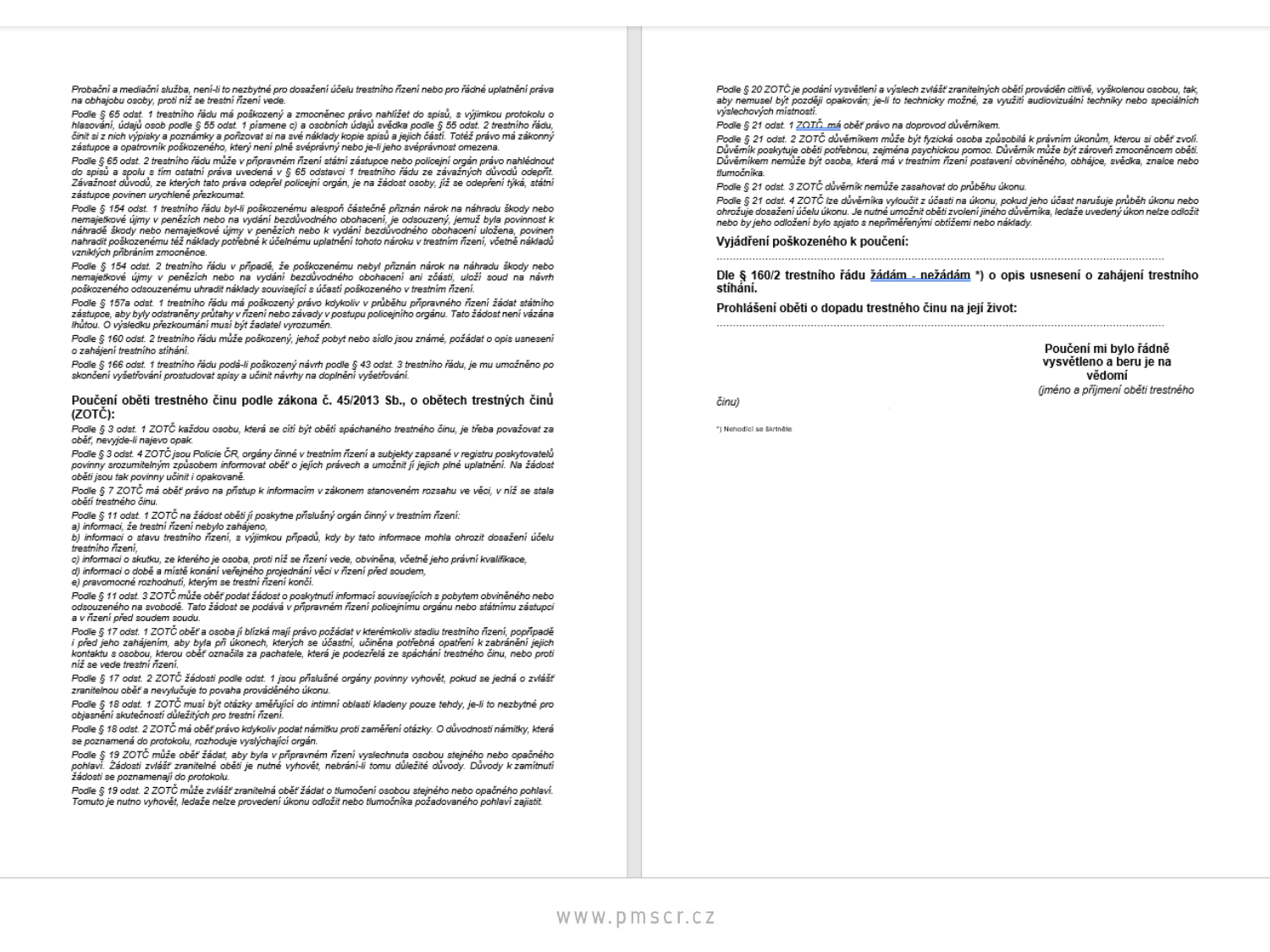

### **Role of the Probation and Mediation Service in Victim Support**

### **Probation and Mediation Service**

governmental component unit subordinate to the Ministry of Justice; **74 service centres** in the Czech Republic in 8 judicial regions (27 of them with counselling centres);

### **Probation tasks**:

the enforcement of community sanctions (community service, house arrest, entry ban, supervision of conditionally sentenced offenders, supervision of conditionally released offenders and duties related to it);

### **Victim tasks:**

assistance to the victims of crime, victim-offender mediation and other restorative practices;

**In 2021, the service centres started cooperating with 4,281 victims.**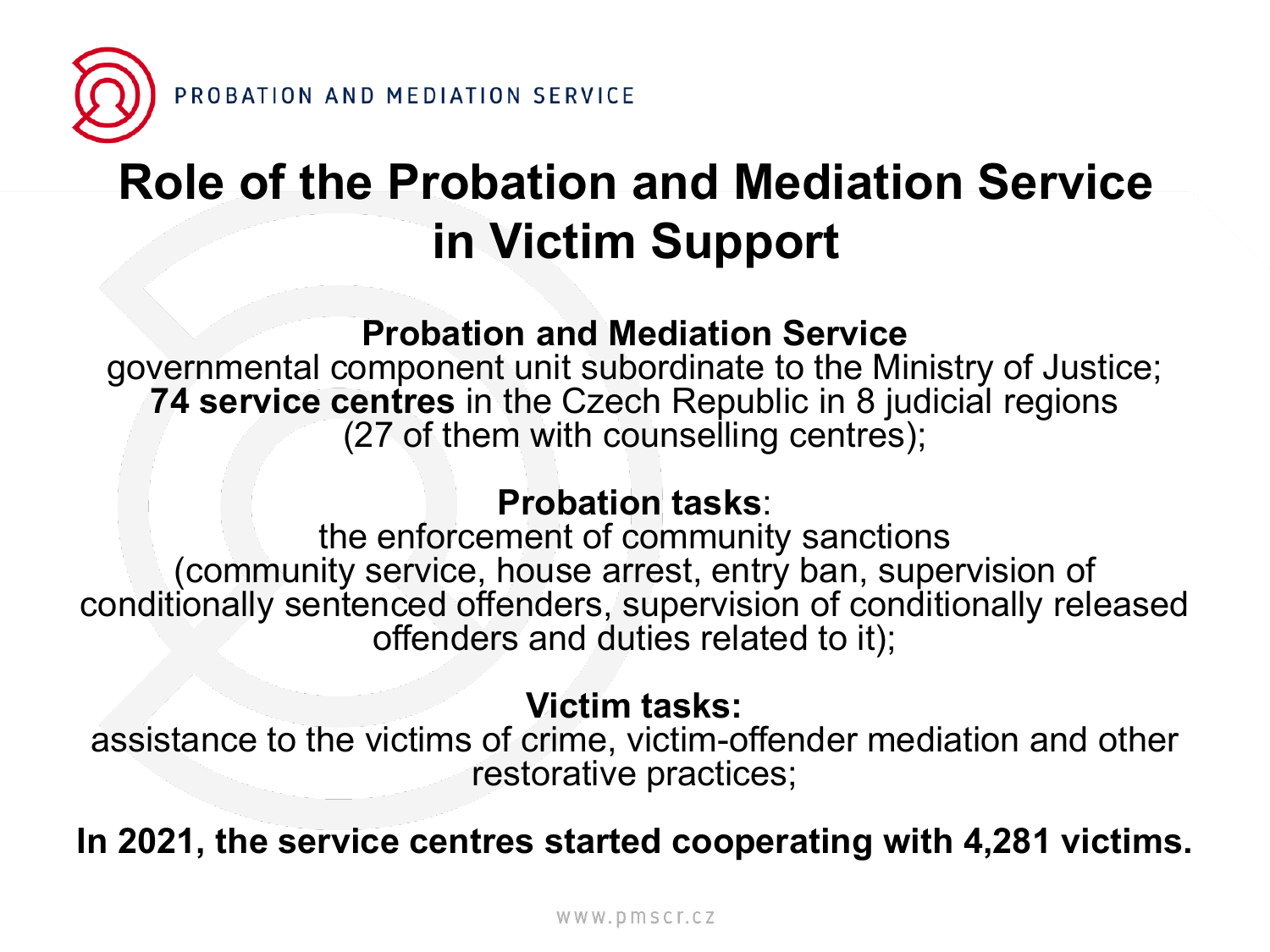

## **Safe Environment**

- Crime victims can visit any Probation and Mediation Service centre;
- All probation and mediation workers have **received education and training in crime victim´s assistance**;
- If appropriate, probation and mediation workers **provide information on available local/national victim support networks** (NGOs, psychologists, attorneys, social services, Register of Providers of Victim Support, etc.);
- If necessary, probation and mediation workers can **visit crime victims in their homes** (e.g., when the crime victim is injured, unable to walk, etc.).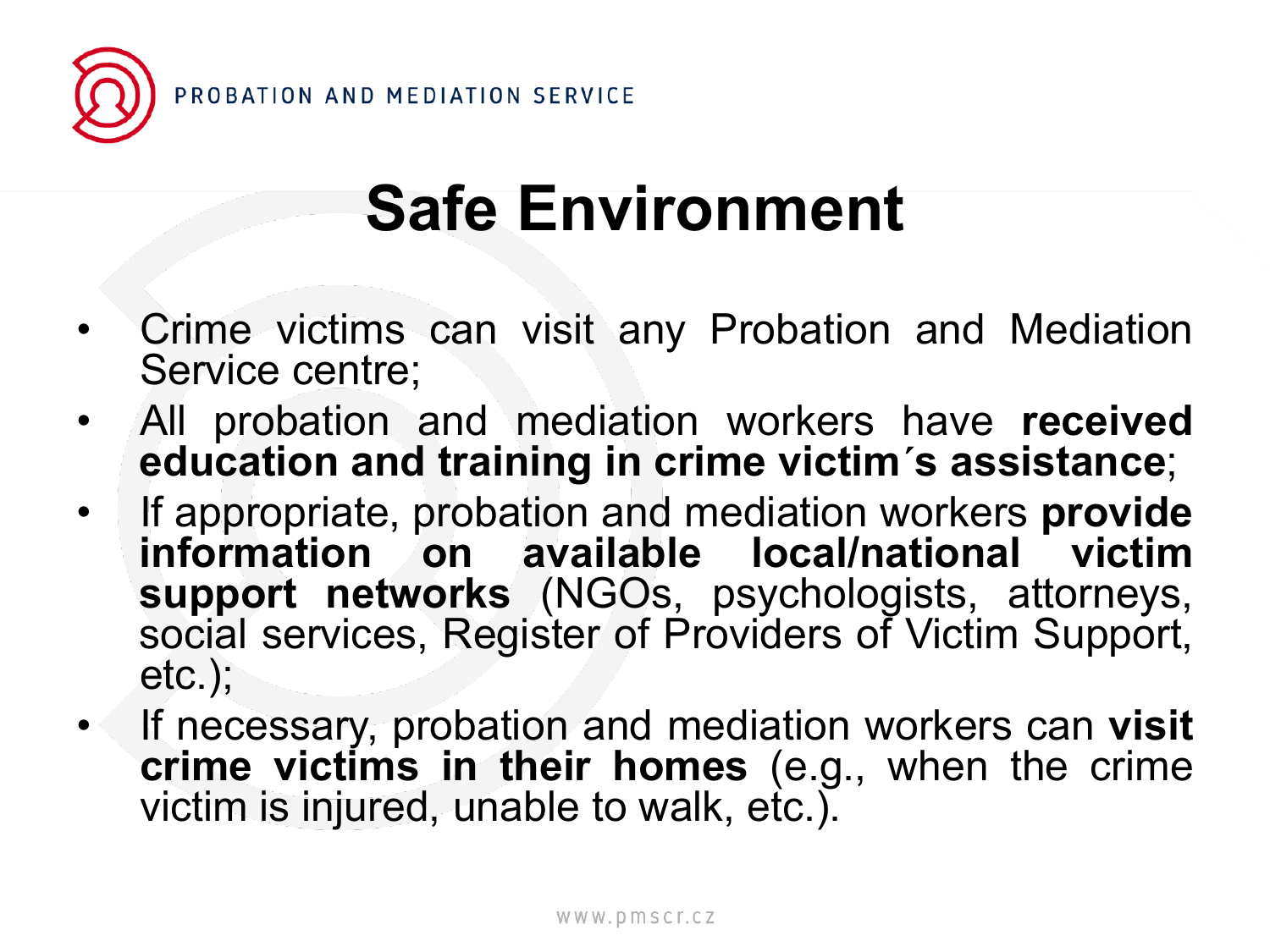

## **Crime Reporting**

Probation and mediation workers can assist the victims who want to report the crimes by:

- **Listening to their needs and feelings**;
- **Explaining criminal proceeding steps**;
- **Providing them with basic legal information**;
- **Refering them** to the appropriate police station or prosecutor's office, provide contact information;
- If necessary, **accompanying them** to the police station.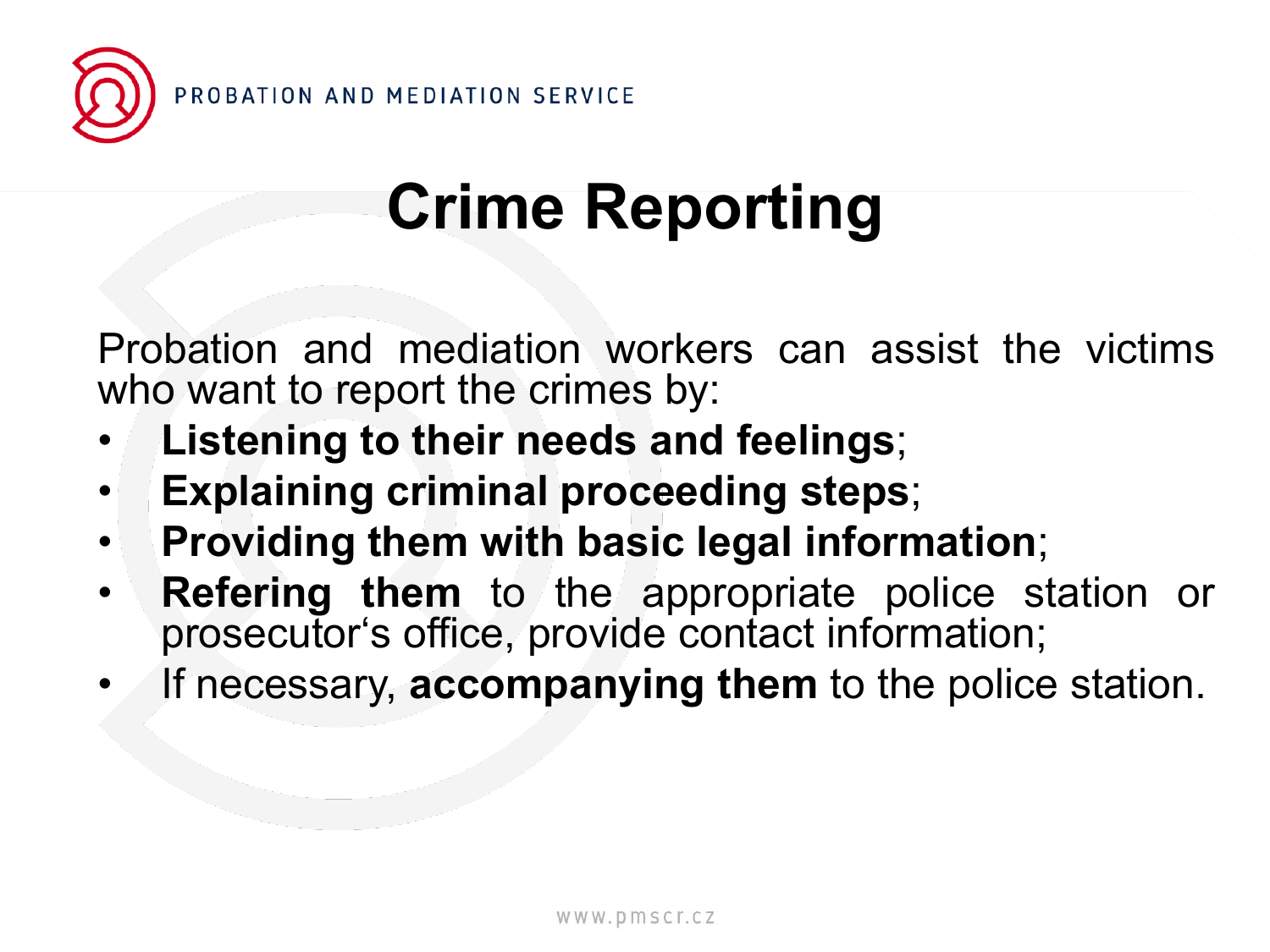

## **Victim Support**

Probation and mediation workers can assist the crime victims in:

- Requesting the **compensation for victims of crime** (from the state);
- Preparing the **Victim Impact Statement**;
- Claiming **compensation for damages** in criminal proceedings.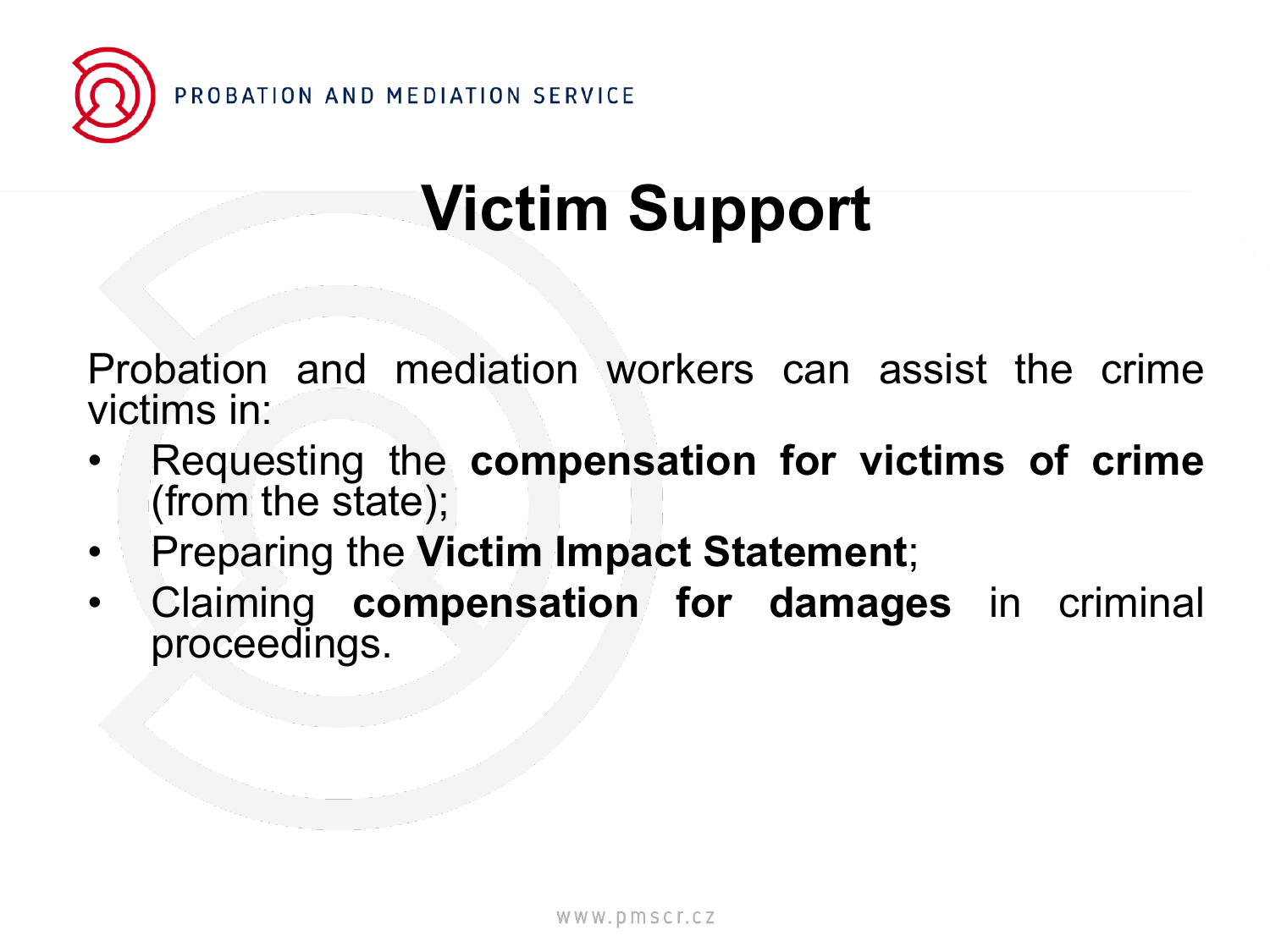

### **Victim Support**

- Probation and mediation workers can **assist the crime victims in all stages of criminal proceedings**, trying to use restorative justice approaches, if possible;
- **Pre-trial** e.g. mediation, compensation of damages, victim impact statement, financial compensation for crime victims.
- **Post-trial** e.g. mediation, financial compensation for crime victims.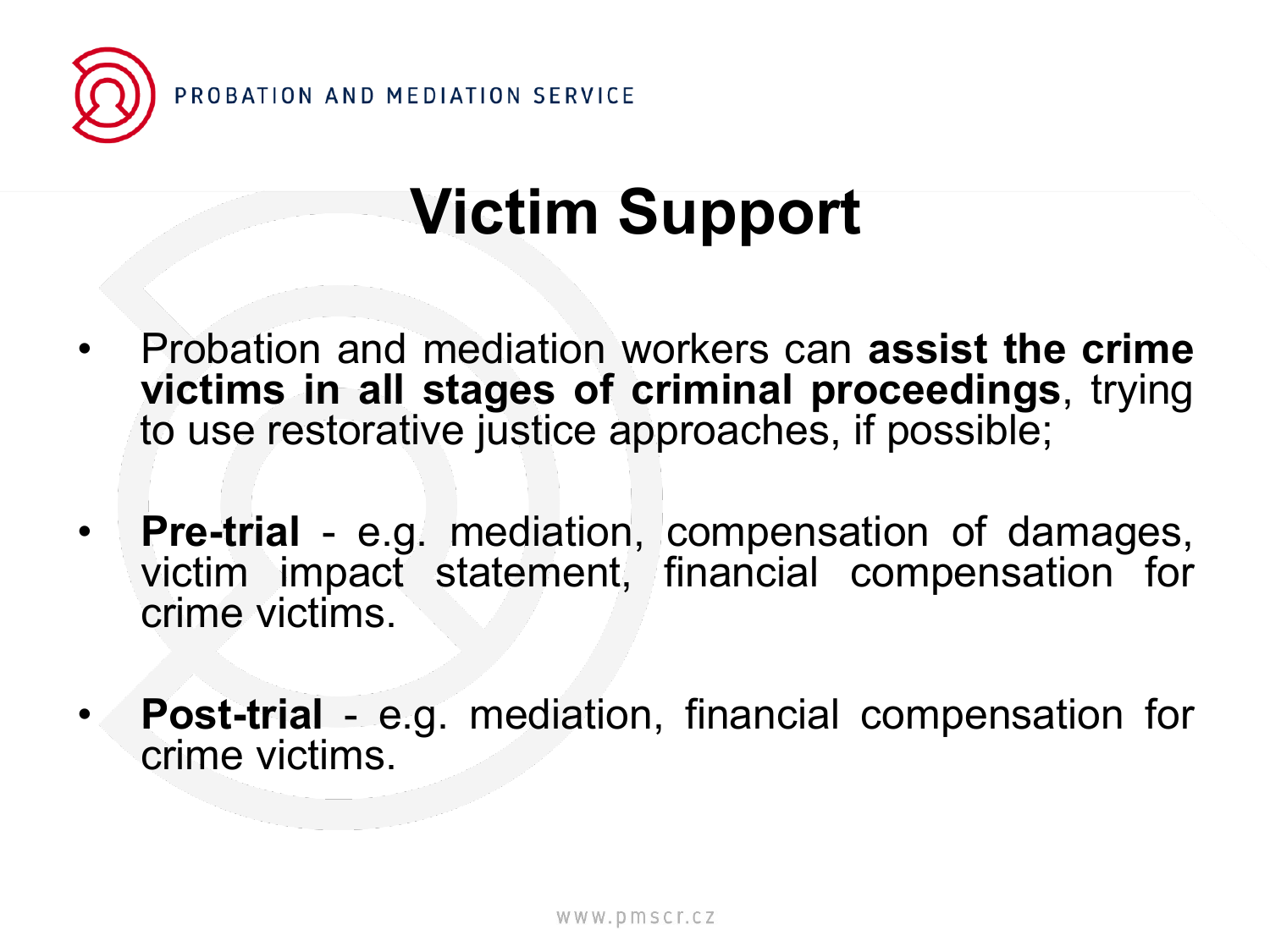

### **Victims´ Groups**

- Probation and mediation workers can assist the **crime victims of all types and ages**. If the victim is **younger than 18 yrs of age**, we also work with their parents and cooperate with relevant children services (office for social and legal protection of children).
- Probation and Mediation Service also works with the **offenders of all ages** – adults, juveniles, children.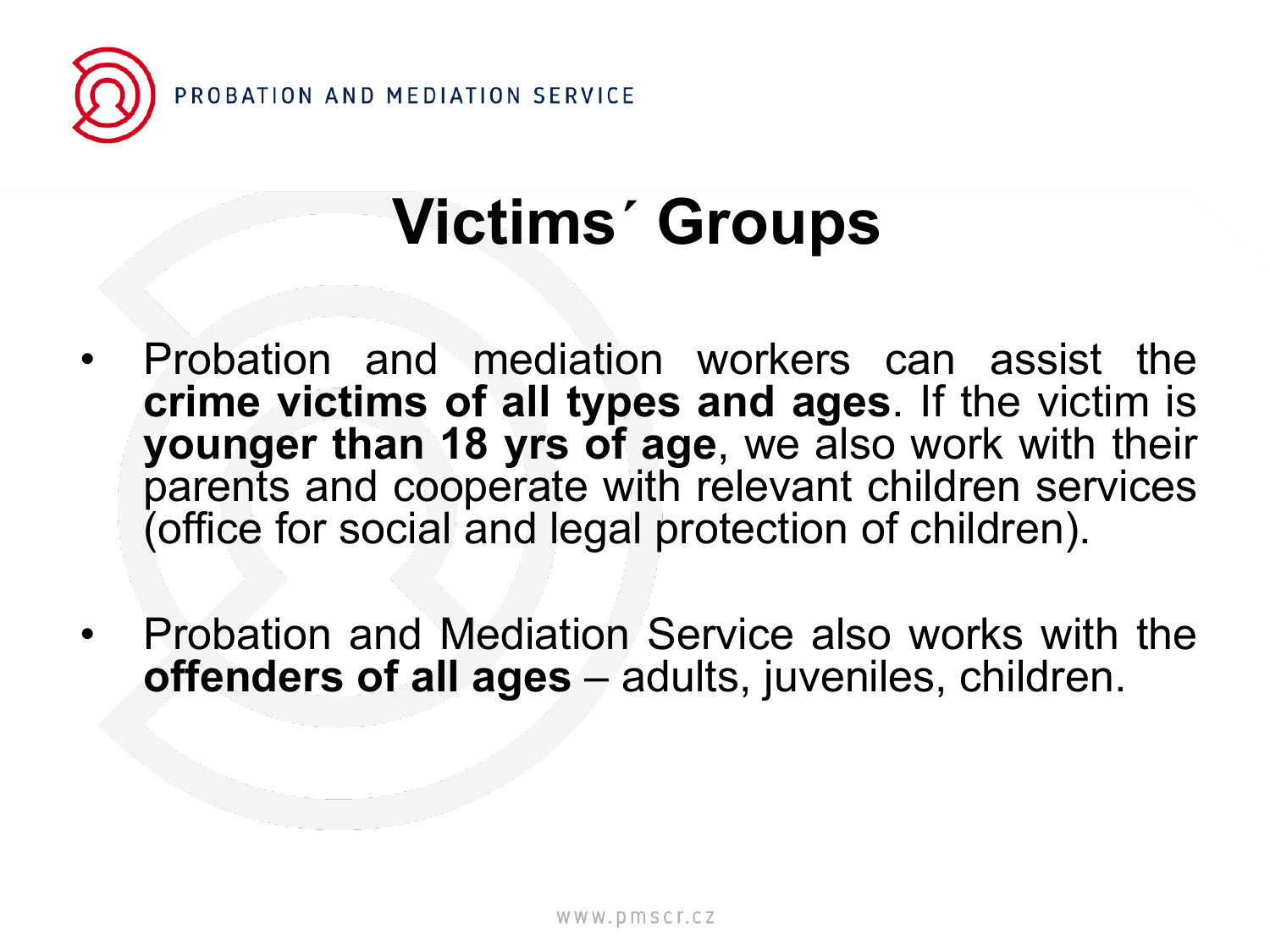

## **Case Study**

- Victim of domestic violence woman (23 yo);
- Probation and Mediation Service authorized by the prosecutor;
- **Activities** 
	- o Information about the Probation and Mediation Service, legal information (criminal proceedings, rights);
	- o Listening and identifying victim's needs;
	- o Specific outputs of the cooperation: application for legal representation free of charge, request for interim injunction (restraining order), arrangement of contact with crisis centre.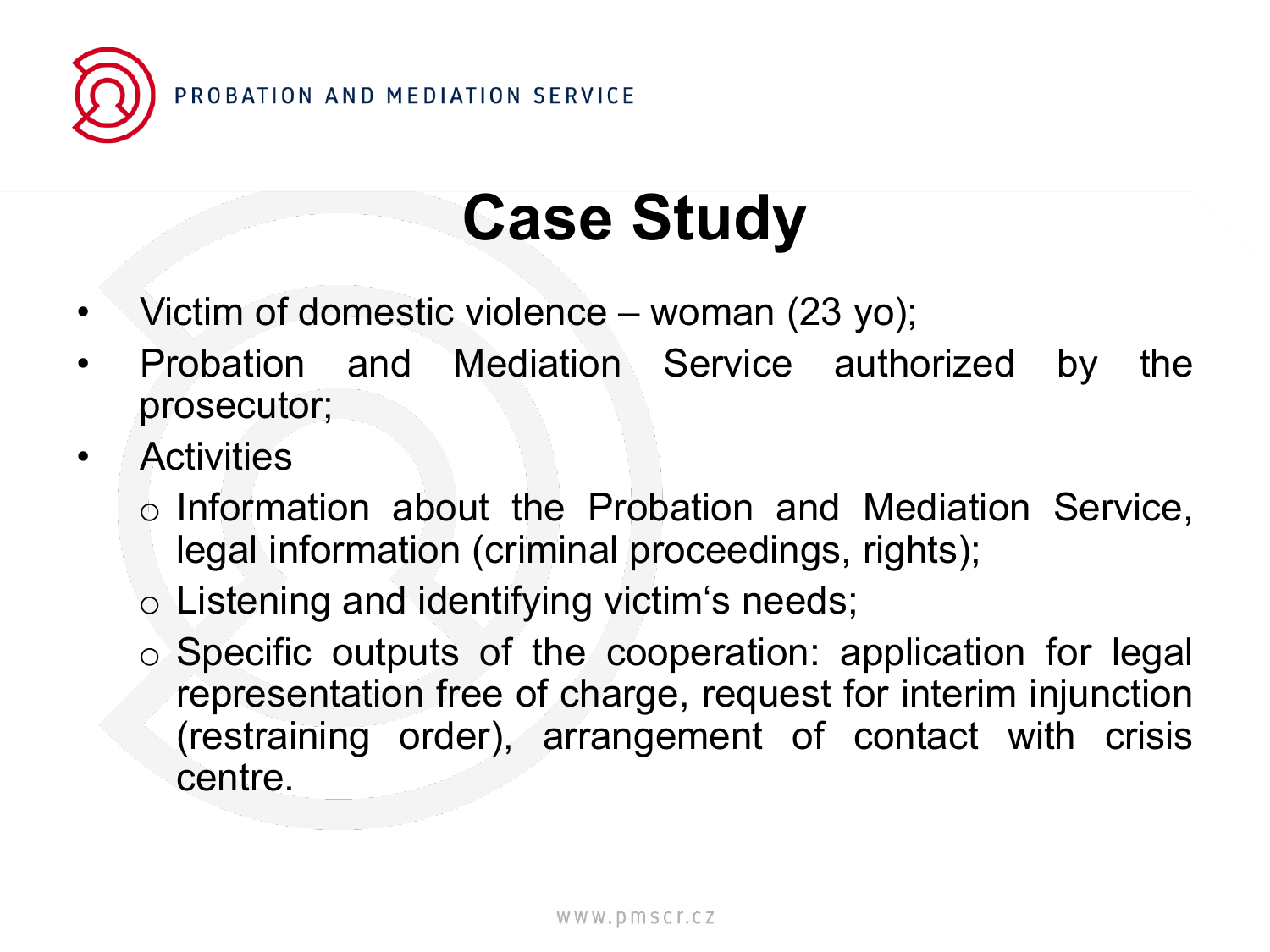

R

 $\circledcirc$ 

 $\left( \frac{1}{N} \right)$ 

PROBATION AND MEDIATION SERVICE

# **ejsme<br>hezmocní ® ®**

# 22. 2. 2022<br>EVROPSKÝ DEN OBĚTÍ<br>TRESTNÝCH ČINŮ

Probační a mediační služba a Policie České republiky si společně připomínají Evropský den obětí trestných činů.

Prosíme, zastavte se v úterý 22. února 2022 ve 12 hodin na bezpečném místě a vyjádřete svou úctu obětem minutou ticha. Na tento okamžik upozorní po celé zemi majáky policejních vozů, které jsou nejen signálem blížící se pomoci, ale i světlem naděje.

Nabízíme restorativní péči, bojujeme proti předsudkům, podporujeme oběti v jejich pozitivním úsilí. Cítite-li se být obětí trestného činu, obratte se na kterékoliv ze 74 středisek Probační a mediační služby. www.pmscr.cz

Eliminujeme sekundární viktimizaci, využíváme speciální výslechové místnosti, poskytujeme krizovou intervenci a psychologickou pomoc. Děje-li se Vám jakákoliv forma násilí či protiprávního jednání, kontaktujte tísňovou linku policie 158. www.policie.cz

VJUSTICE.CZ **That I was a serious** 

 $T = \overline{IR}$ 

**B** MVS